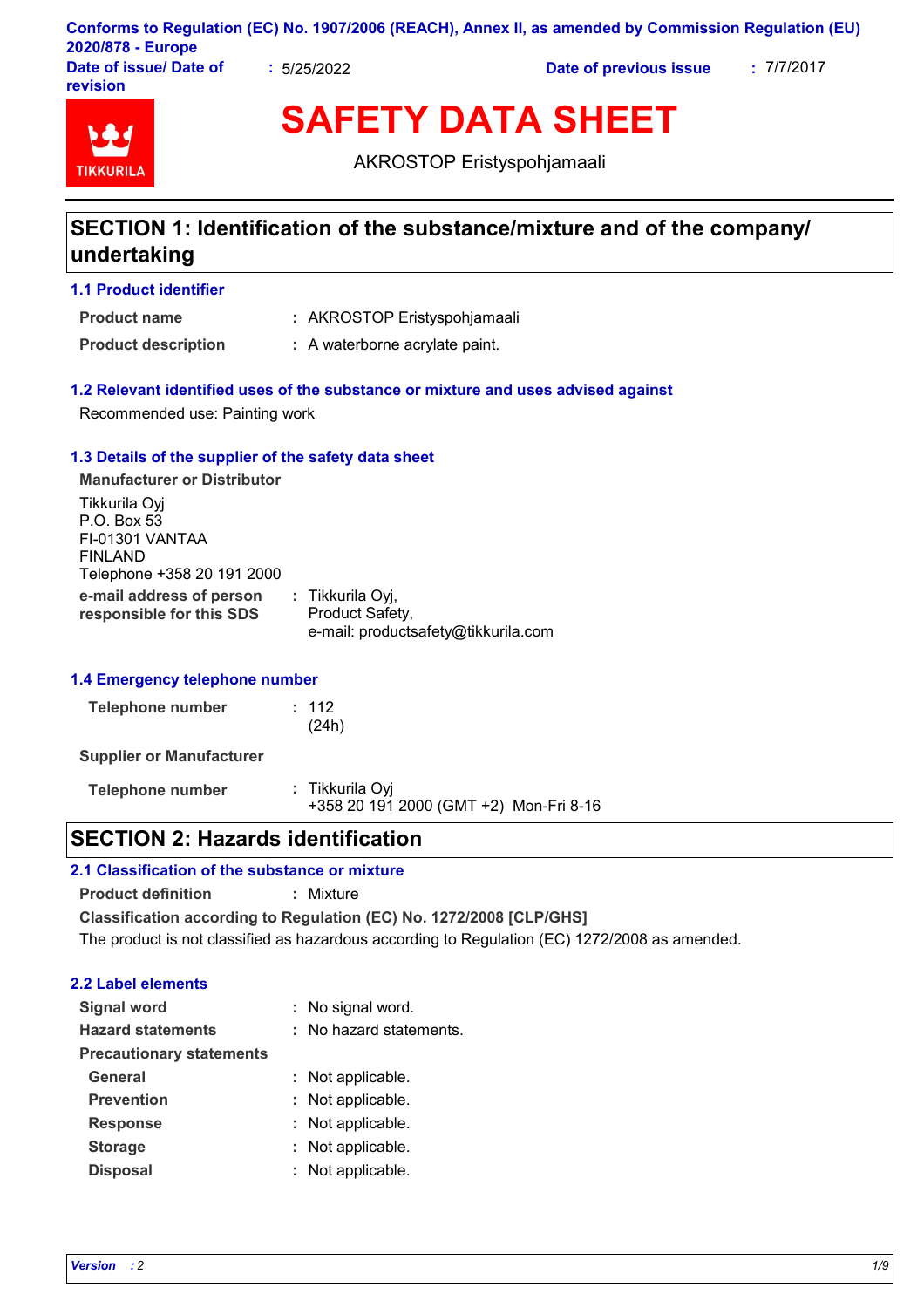| Date of issue/Date of revision        | 25.05.2022 Date of previous issue                                                                   | 07.07.2017. | <b>AKROSTOP Eristyspohjamaali</b>                                                                                                                                         |
|---------------------------------------|-----------------------------------------------------------------------------------------------------|-------------|---------------------------------------------------------------------------------------------------------------------------------------------------------------------------|
| <b>Supplemental label</b><br>elements | produce an allergic reaction.                                                                       |             | Contains 1,2-benzisothiazol-3(2H)-one (BIT) and reaction mass of 5-chloro-2-methyl-<br>2H-isothiazol-3-one and 2-methyl-2H-isothiazol-3-one (3:1) (C(M)IT/MIT (3:1)). May |
|                                       | Marning! Hazardous respirable droplets may be formed when sprayed. Do not<br>breathe spray or mist. |             |                                                                                                                                                                           |

### **Treated articles**

This product contains a biocidal product for the preservation of the product during storage. Contains BIT and C(M)IT/ MIT (3:1). Wear protective gloves.

### **2.3 Other hazards**

**Other hazards which do : not result in classification** : None known.

# **SECTION 3: Composition/information on ingredients**

|                                                                                                                              |                                        |               | <b>Classification</b>                                                                                                                                                                                                                                                            |              |  |
|------------------------------------------------------------------------------------------------------------------------------|----------------------------------------|---------------|----------------------------------------------------------------------------------------------------------------------------------------------------------------------------------------------------------------------------------------------------------------------------------|--------------|--|
| <b>Product/ingredient</b><br>name                                                                                            | <b>Identifiers</b>                     | $\frac{9}{6}$ | <b>Regulation (EC) No.</b><br>1272/2008 [CLP]                                                                                                                                                                                                                                    | <b>Notes</b> |  |
| $7,2$ -benzisothiazol-3(2H)-one (BIT)                                                                                        | EC: 220-120-9<br>CAS: 2634-33-5        | < 0.05        | Acute Tox. 4, H302<br>Skin Irrit. 2, H315<br>Eye Dam. 1, H318<br>Skin Sens. 1, H317<br>Aquatic Acute 1, H400 (M=1)<br>Aquatic Chronic 2, H411                                                                                                                                    |              |  |
| reaction mass of 5-chloro-2-methyl-<br>2H-isothiazol-3-one and 2-methyl-<br>2H-isothiazol-3-one (3:1) (C(M)IT/<br>MIT (3:1)) | CAS: 55965-84-9<br>Index: 613-167-00-5 | < 0.001       | Acute Tox. 3, H301<br>Acute Tox. 2, H310<br>Acute Tox. 2, H330<br>Skin Corr. 1C, H314<br>Eye Dam. 1, H318<br>Skin Sens. 1A, H317<br>Aquatic Acute 1, H400 (M=100)<br>Aquatic Chronic 1, H410 (M=100)<br><b>EUH071</b><br>See Section 16 for the full<br>text of the H statements |              |  |

Notes, if applicable, refer to Notes given in Annex VI of 1272/2008/EC. **Specific concentration limits and ATE-values**

 $\sqrt{1/2}$ -benzisothiazol-3(2H)-one (BIT)  $\overleftrightarrow{S}$ kin Sens. 1, H317: C ≥ 0,05 % reaction mass of 5-chloro-2-methyl-2H-isothiazol-3-one and 2-methyl-2H-isothiazol-3-one (3:1) (C(M)IT/MIT (3:1)) Skin Corr. 1C, H314: C ≥ 0,6 % Skin Irrit. 2, H315: 0,06 % ≤ C < 0,6 % Eye Dam. 1, H318: C ≥ 0,6 % Eye Irrit. 2, H319: 0,06 % ≤ C < 0,6 % Skin Sens. 1A, H317: C ≥ 0,0015 % **Ingredient name, Specific concentration limits, ATE value**

There are no additional ingredients present which, within the current knowledge of the supplier, are classified and contribute to the classification of the substance and hence require reporting in this section.

There are no additional ingredients present which, within the current knowledge of the supplier and in the concentrations applicable, are classified as hazardous to health or the environment, are PBTs or vPvBs or have been assigned a workplace exposure limit and hence require reporting in this section.

Occupational exposure limits, if available, are listed in Section 8.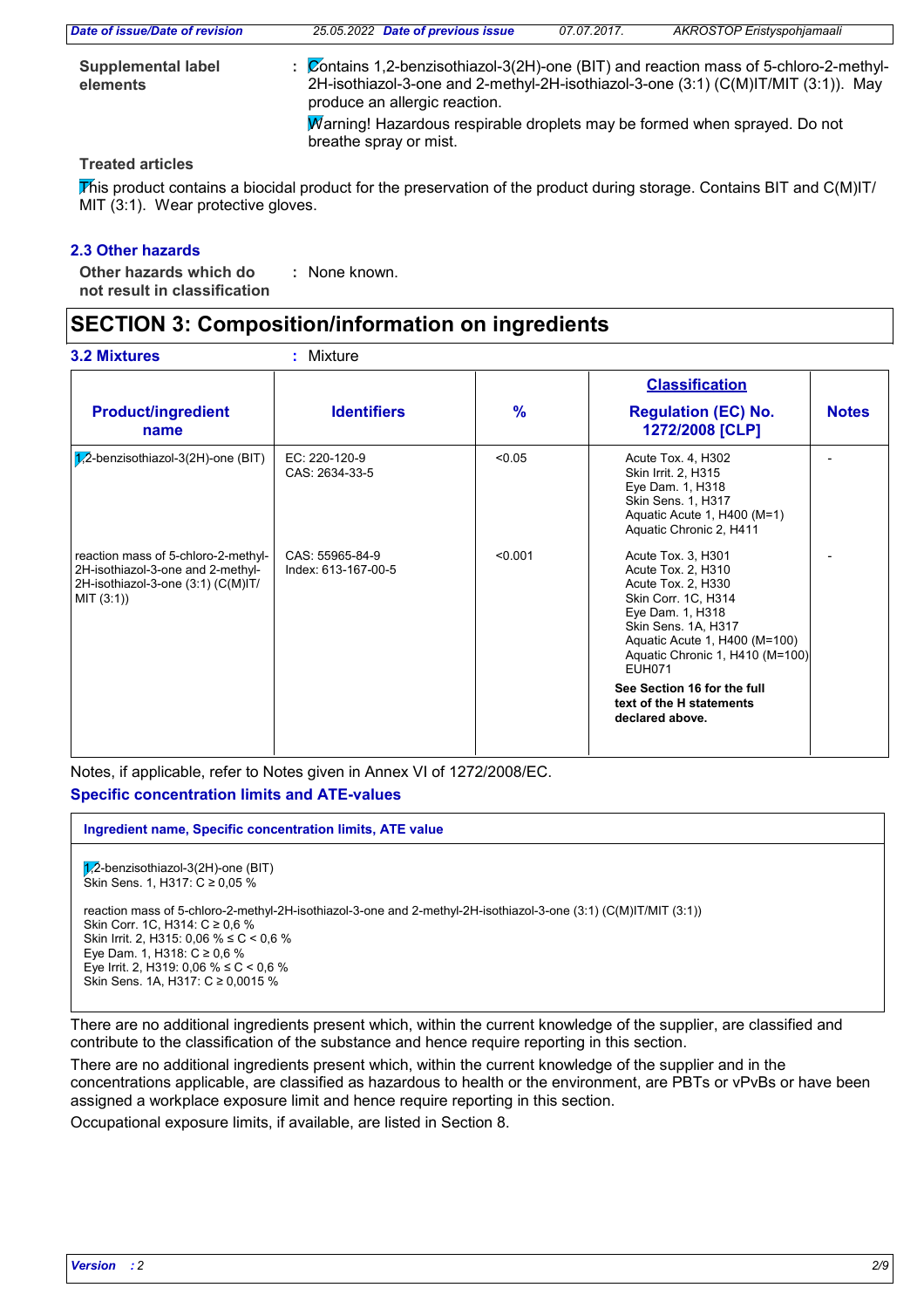# **SECTION 4: First aid measures**

| 4.1 Description of first aid measures |                                                                                                                                                                                                      |
|---------------------------------------|------------------------------------------------------------------------------------------------------------------------------------------------------------------------------------------------------|
| General                               | : In all cases of doubt, or when symptoms persist, seek medical attention. Show this<br>safety data sheet or label to the doctor if possible.                                                        |
| Eye contact                           | : Check for and remove any contact lenses. Immediately flush eyes with plenty of<br>lukewarm water, keeping eyelids open. Continue to rinse for at least 15 minutes.                                 |
| <b>Inhalation</b>                     | : Remove to fresh air.                                                                                                                                                                               |
| <b>Skin contact</b>                   | : Wash skin thoroughly with soap and water or use recognized skin cleanser. Do<br>NOT use solvents or thinners.                                                                                      |
| Ingestion                             | : If accidentally swallowed rinse the mouth with plenty of water (only if the person is<br>conscious). If significant amounts have been swallowed or if symptoms persist,<br>seek medical attention. |

### **4.2 Most important symptoms and effects, both acute and delayed**

See Section 11 for more detailed information on health effects and symptoms.

### **4.3 Indication of any immediate medical attention and special treatment needed**

None.

| <b>SECTION 5: Firefighting measures</b>                   |  |                                                                                                                                                               |  |
|-----------------------------------------------------------|--|---------------------------------------------------------------------------------------------------------------------------------------------------------------|--|
| 5.1 Extinguishing media<br>Suitable extinguishing         |  | : Use an extinguishing agent suitable for the surrounding fire. Recommended:                                                                                  |  |
| media                                                     |  | Alcohol resistant foam, CO <sub>2</sub> , powders or water spray/mist.                                                                                        |  |
| Unsuitable extinguishing<br>media                         |  | : Do not use a direct water jet that could spread the fire.                                                                                                   |  |
| 5.2 Special hazards arising from the substance or mixture |  |                                                                                                                                                               |  |
| Hazards from the<br>substance or mixture                  |  | : This product is not classified as flammable. Fire will produce dense black smoke.<br>Exposure to decomposition products may cause a health hazard.          |  |
| <b>Hazardous combustion</b><br>products                   |  | : When exposed to high temperatures, hazardous decomposition products may be<br>produced, such as carbon monoxide and dioxide, smoke, oxides of nitrogen etc. |  |
| <b>5.3 Advice for firefighters</b>                        |  |                                                                                                                                                               |  |
| <b>Special protective actions</b><br>for fire-fighters    |  | : Use water spray to keep fire-exposed containers cool. Do not release runoff from<br>fire to drains or watercourses.                                         |  |
| <b>Special protective</b>                                 |  | : Appropriate breathing apparatus may be required.                                                                                                            |  |

# **SECTION 6: Accidental release measures**

**equipment for fire-fighters**

| <b>6.1 Personal precautions,</b><br>protective equipment and<br>emergency procedures | : Refer to protective measures listed in sections 7 and 8.                                                                                                                                                                                                               |
|--------------------------------------------------------------------------------------|--------------------------------------------------------------------------------------------------------------------------------------------------------------------------------------------------------------------------------------------------------------------------|
| <b>6.2 Environmental</b><br>precautions                                              | : Do not allow to enter drains, water courses or soil.                                                                                                                                                                                                                   |
| <b>6.3 Methods and materials</b><br>for containment and<br>cleaning up               | : Contain and collect spillage with non-combustible, absorbent material e.g. sand,<br>earth, vermiculite or diatomaceous earth and place in container for disposal<br>according to local regulations. Preferably clean with water or detergent. Avoid using<br>solvents. |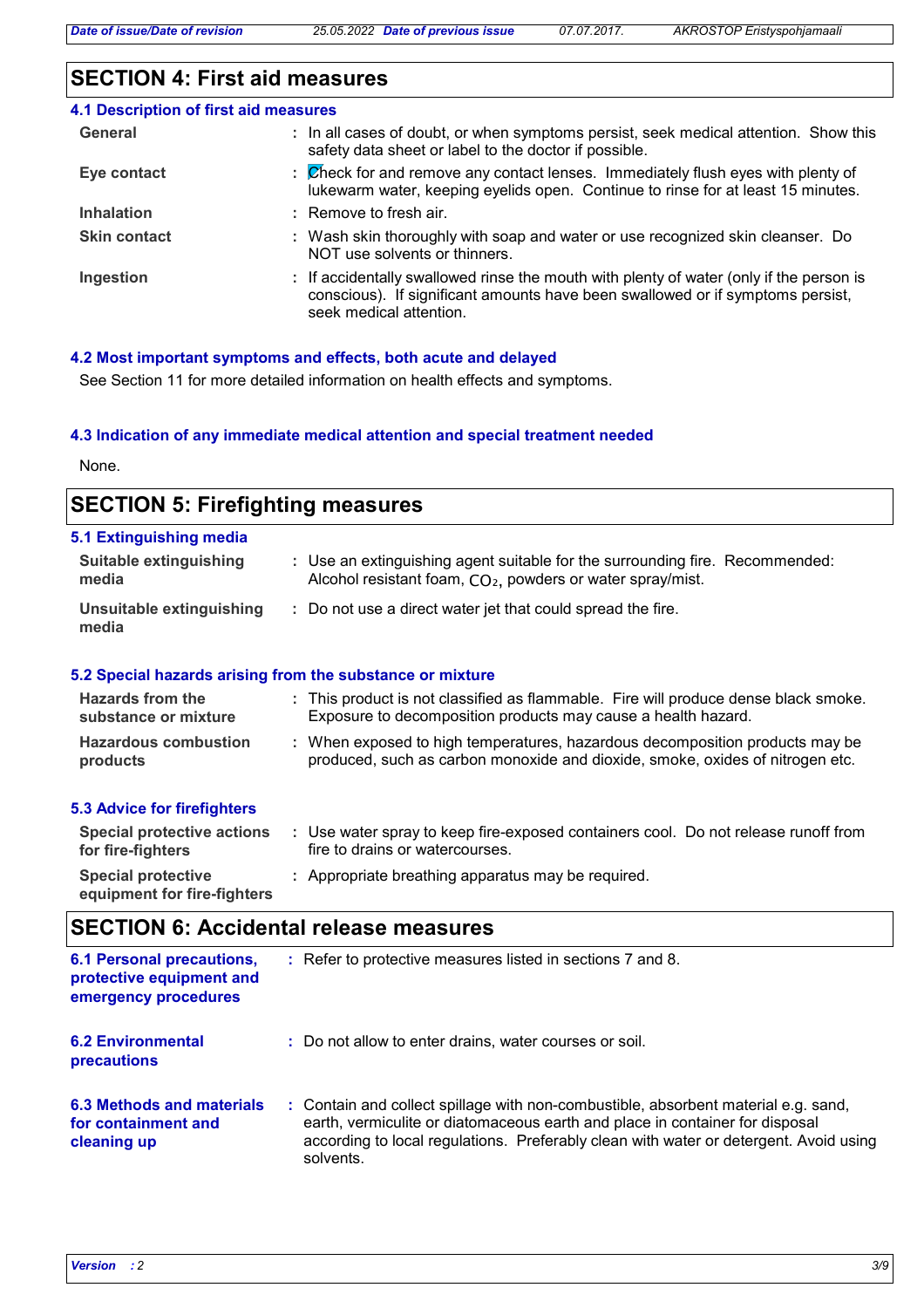| Date of issue/Date of revision     | 25.05.2022 Date of previous issue                                                                                | 07.07.2017. | <b>AKROSTOP Eristyspohjamaali</b> |
|------------------------------------|------------------------------------------------------------------------------------------------------------------|-------------|-----------------------------------|
| 6.4 Reference to other<br>sections | : See Section 1 for emergency contact information.<br>See Section 13 for additional waste treatment information. |             |                                   |

# **SECTION 7: Handling and storage**

| 7.1 Precautions for safe<br>handling                                          | Skin contact with the product and exposure to spray mist and vapor should be<br>avoided. Avoid contact with skin and eyes. Avoid inhalation of dust from sanding.<br>See Section 8 for information on appropriate personal protective equipment. Eating,<br>drinking and smoking should be prohibited in areas where this material is handled<br>and stored. Wash hands before breaks and immediately after handling the product.              |
|-------------------------------------------------------------------------------|------------------------------------------------------------------------------------------------------------------------------------------------------------------------------------------------------------------------------------------------------------------------------------------------------------------------------------------------------------------------------------------------------------------------------------------------|
| <b>7.2 Conditions for safe</b><br>storage, including any<br>incompatibilities | : Store in original container protected from direct sunlight in a dry, cool and well-<br>ventilated area, away from incompatible materials (see Section 10) and food and<br>drink. Keep container tightly closed. Containers that have been opened must be<br>carefully resealed and kept upright to prevent leakage. Recommended storage<br>temperature is +5°C +25°C. Do not allow to freeze. Store in accordance with local<br>regulations. |
| 7.3 Specific end use(s)                                                       | $:$ None.                                                                                                                                                                                                                                                                                                                                                                                                                                      |

# **SECTION 8: Exposure controls/personal protection**

### **8.1 Control parameters**

No exposure limit value known. **Occupational exposure limits**

**Recommended monitoring**  If this product contains ingredients with exposure limits, personal, workplace **: procedures** atmosphere or biological monitoring may be required to determine the effectiveness of the ventilation or other control measures and/or the necessity to use respiratory protective equipment.

### **DNELs/DMELs**

No DNELs/DMELs available.

### **PNECs**

No PNECs available.

### **8.2 Exposure controls**

### **Appropriate engineering controls**

Provide adequate ventilation. Comply with the health and safety at work laws.

### **Individual protection measures**

| <b>Eye/face protection</b>    | : Safety eyewear should be used when there is a likelihood of exposure. Use safety<br>eyewear (EN166), especially during spray-application.                                                                                                                                                                                                                                                |
|-------------------------------|--------------------------------------------------------------------------------------------------------------------------------------------------------------------------------------------------------------------------------------------------------------------------------------------------------------------------------------------------------------------------------------------|
| <b>Hand protection</b>        | : Wear protective gloves. Gloves should be replaced regularly and if there is any<br>sign of damage to the glove material. The instructions and information provided by<br>the glove manufacturer on use, storage, maintenance and replacement must be<br>followed.<br>Recommended glove material (EN374):<br>> 8 hours (breakthrough time): nitrile rubber<br>Not recommended: PVA gloves |
| <b>Skin protection</b>        | : Wear appropriate personal protective clothing to prevent skin contact.                                                                                                                                                                                                                                                                                                                   |
| <b>Respiratory protection</b> | : Fventilation during spray-application is inadequate, use respirators with<br>combination filter AP, gas/dust filter (EN405:2001). Wear a respirator with type P2<br>filter during sanding (EN149:2001). Be sure to use an approved/certified respirator<br>or equivalent. Check that mask fits tightly and change filter regularly.                                                      |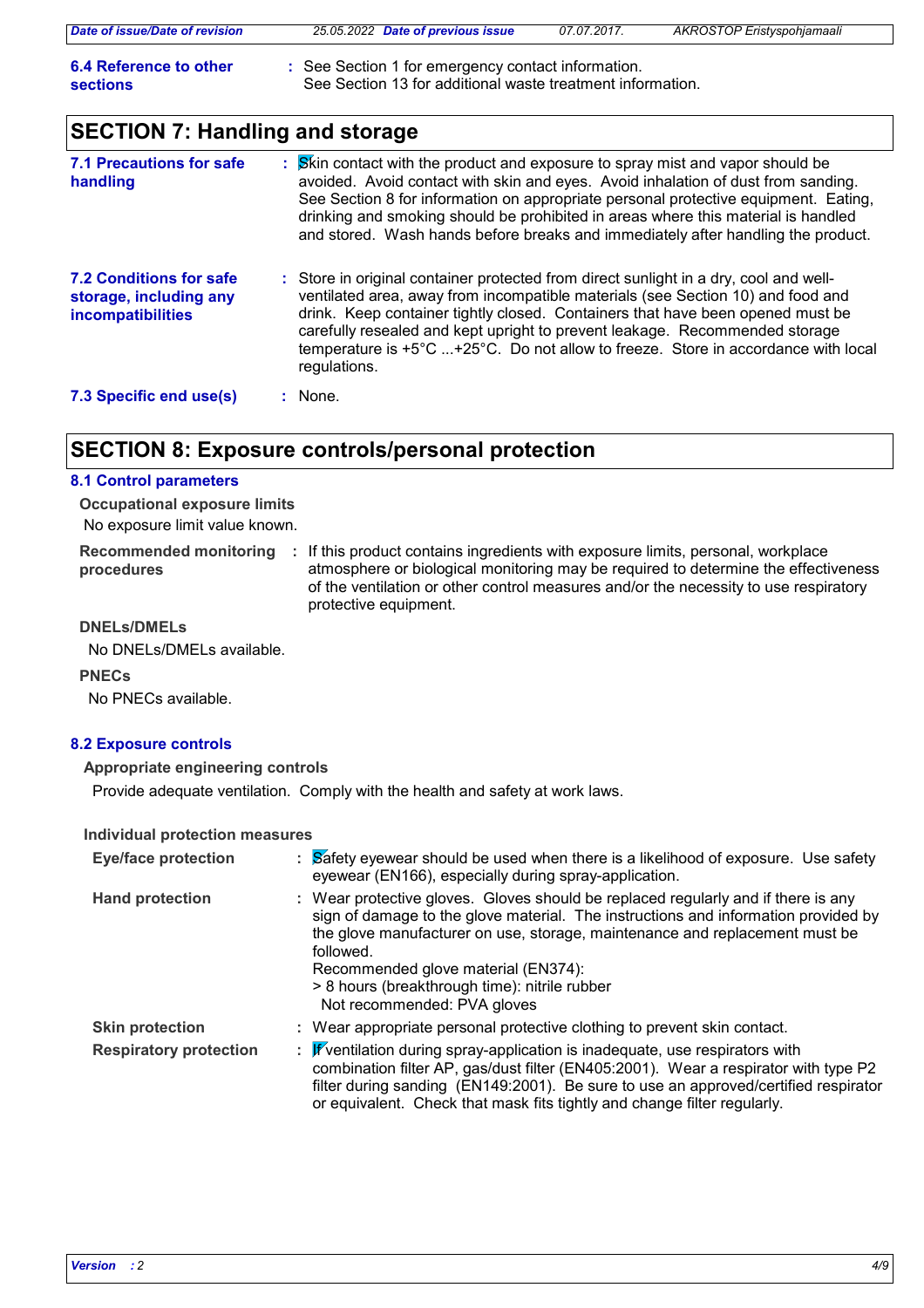# **SECTION 9: Physical and chemical properties**

| 9.1 Information on basic physical and chemical properties |                                                          |
|-----------------------------------------------------------|----------------------------------------------------------|
| <b>Appearance</b>                                         |                                                          |
| <b>Physical state</b>                                     | : Liquid.                                                |
| <b>Color</b>                                              | : White.                                                 |
| Odor                                                      | Mild.                                                    |
| <b>Odor threshold</b>                                     | Not relevant for the hazard assessment of the product.   |
| рH                                                        | Not relevant for the hazard assessment of the product.   |
| <b>Melting point/freezing point</b>                       | $: 0^{\circ}$ C (water)                                  |
| Initial boiling point and<br>boiling range                | $: 100^{\circ}$ C (water)                                |
| <b>Flash point</b>                                        | : > 100 °C                                               |
| <b>Evaporation rate</b>                                   | Not relevant due to the nature of the product.           |
| <b>Flammability (solid, gas)</b>                          | : Not applicable. Product is a liquid.                   |
| <b>Upper/lower flammability or</b><br>explosive limits    | : No flammable ingredients present.                      |
| <b>Vapor pressure</b>                                     | $3.2$ kPa [room temperature] (water)                     |
| <b>Vapor density</b>                                      | Not relevant for the hazard assessment of the product.   |
| <b>Density</b>                                            | $\sqrt{2.38}$ g/cm <sup>3</sup>                          |
| Solubility(ies)                                           | Miscible in water.                                       |
| Partition coefficient: n-octanol/:<br>water               | Not applicable.                                          |
| <b>Auto-ignition temperature</b>                          | : Not relevant due to the nature of the product.         |
| <b>Decomposition temperature</b>                          | : Not relevant for the hazard assessment of the product. |
| <b>Viscosity</b>                                          | : Not relevant for the hazard assessment of the product. |
| <b>Explosive properties</b>                               | : No explosive ingredients present.                      |
| <b>Oxidizing properties</b>                               | : No oxidizing ingredients present.                      |
| <b>Particle characteristics</b>                           |                                                          |
| <b>Median particle size</b>                               | Mot applicable.                                          |

**9.2 Other information**

No additional information.

# **SECTION 10: Stability and reactivity**

| <b>10.1 Reactivity</b>                          | : See Section 10.5.                                                                                                                                           |
|-------------------------------------------------|---------------------------------------------------------------------------------------------------------------------------------------------------------------|
| <b>10.2 Chemical stability</b>                  | : Stable under recommended storage and handling conditions (see Section 7).                                                                                   |
| 10.3 Possibility of<br>hazardous reactions      | : Under normal conditions of storage and use, hazardous reactions will not occur.                                                                             |
| <b>10.4 Conditions to avoid</b>                 | : Avoid extreme heat and freezing.                                                                                                                            |
| 10.5 Incompatible materials                     | : Keep away from the following materials to prevent strong exothermic reactions:<br>oxidizing agents<br>strong acids<br>strong alkalis                        |
| <b>10.6 Hazardous</b><br>decomposition products | : When exposed to high temperatures, hazardous decomposition products may be<br>produced, such as carbon monoxide and dioxide, smoke, oxides of nitrogen etc. |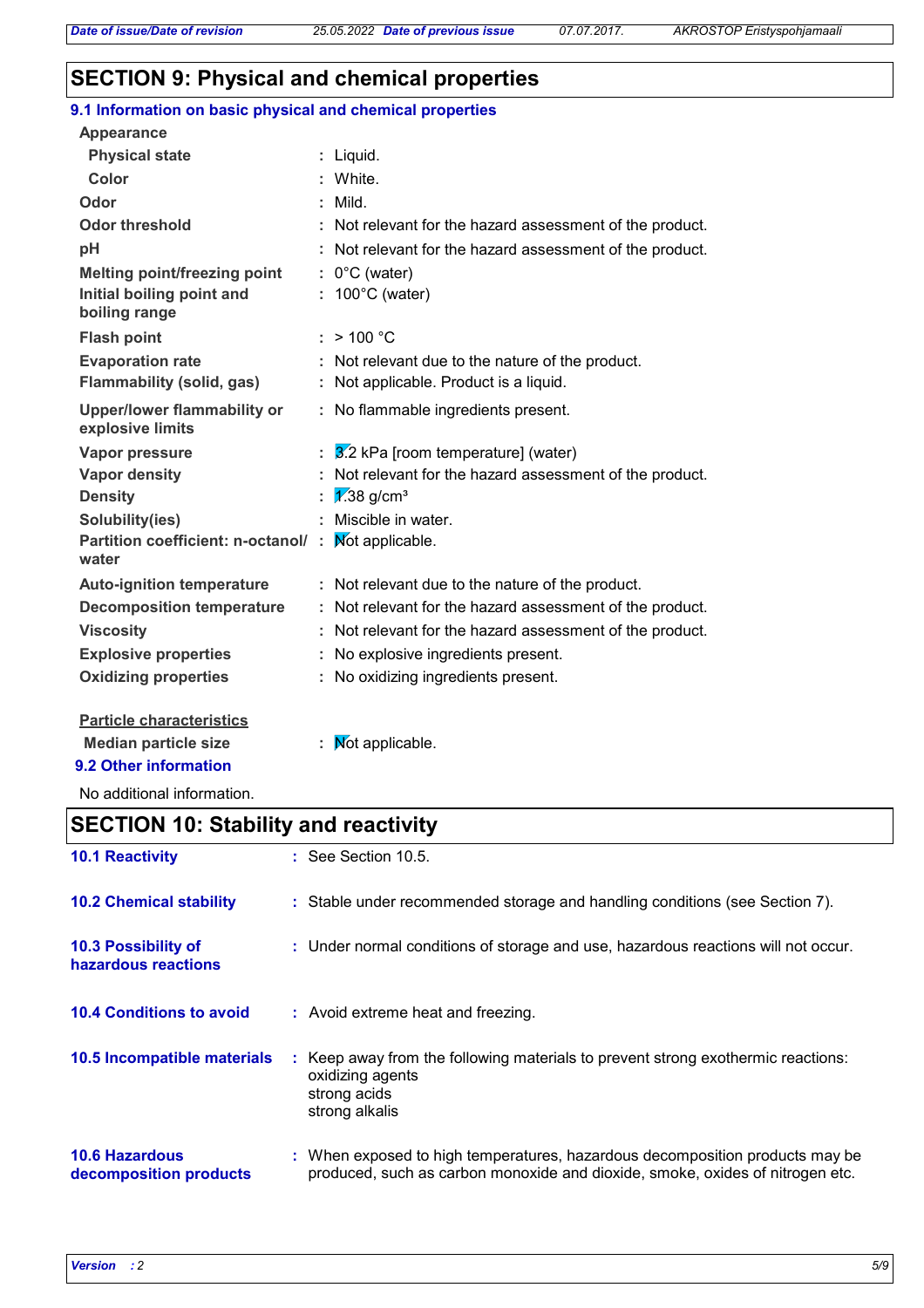# **SECTION 11: Toxicological information**

**11.1 Information on hazard classes as defined in Regulation (EC) No 1272/2008**

There is no testdata available on the product itself.

The product is not classified as hazardous according to Regulation (EC) 1272/2008 as amended.

Long term exposure to spray mist may produce respiratory tract irritation. Prolonged or repeated contact can defat the skin and lead to irritation, cracking and/or dermatitis.

**Acute toxicity**

Not classified.

**Irritation/Corrosion**

Not classified.

**Sensitization**

**Not classified.** 

The product contains sensitizing substances mentioned in sections 2 and 3.

**Mutagenicity**

Not classified.

**Carcinogenicity**

Not classified.

**Reproductive toxicity**

Not classified.

**Teratogenicity**

Not classified.

**Specific target organ toxicity (single exposure)**

Not classified.

**Specific target organ toxicity (repeated exposure)**

Not classified.

**Aspiration hazard** Not classified.

### **11.2 Information on other hazards**

#### **11.2.1 Endocrine disrupting properties**

Not applicable.

### **11.2.2 Other information**

Not available.

### **SECTION 12: Ecological information**

Ecological testing has not been conducted on this product. The product is not classified as environmentally hazardous according to Regulation (EC) 1272/2008.

Do not allow to enter drains, water courses or soil.

### **12.1 Toxicity**

| <b>Product/ingredient name</b>                 | <b>Result</b>        | <b>Species</b>               | <b>Exposure</b> |
|------------------------------------------------|----------------------|------------------------------|-----------------|
| $\sqrt{2}$ -benzisothiazol-3(2H)-<br>one (BIT) | Acute EC50 0.36 mg/l | Algae - Skeletonema costatum | 172 hours       |
|                                                | Acute LC50 0.74 mg/l | Fish                         | l 96 hours      |

### **12.2 Persistence and degradability**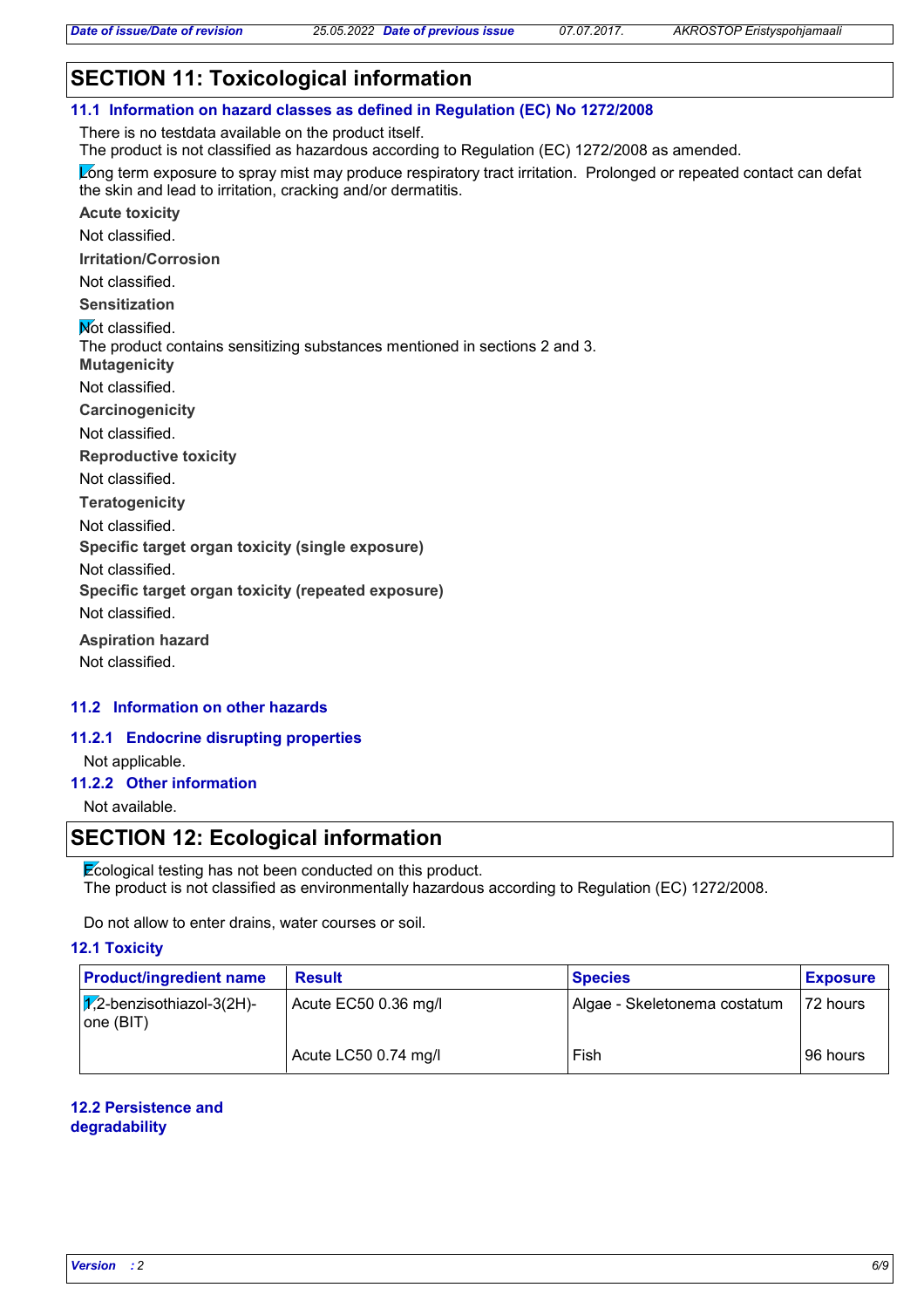| <b>Product/ingredient name</b>                                                                                                                            | <b>Aquatic half-life</b> | <b>Photolysis</b> | <b>Biodegradability</b> |
|-----------------------------------------------------------------------------------------------------------------------------------------------------------|--------------------------|-------------------|-------------------------|
| <b>Exercise In mass of 5-chloro-</b><br> 2-methyl-2H-isothiazol-<br>3-one and 2-methyl-2H-<br>$ $ isothiazol-3-one $(3:1)$ (C(M)<br>$\vert$ IT/MIT (3:1)) |                          |                   | Readily                 |

| <b>12.3 Bioaccumulative</b> | : No specific data. |
|-----------------------------|---------------------|
| potential                   |                     |
|                             |                     |

### **12.4 Mobility in soil**

| <b>Soil/water partition</b><br>coefficient (K <sub>oc</sub> ) | : Not available. |
|---------------------------------------------------------------|------------------|
| <b>Mobility</b>                                               | : Not available. |

### **12.5 Results of PBT and vPvB assessment**

This mixture does not contain any substances that are assessed to be a PBT or a vPvB.

#### **12.6 Endocrine disrupting properties :** Not applicable.

**12.7 Other adverse effects :**

### **SECTION 13: Disposal considerations**

### **13.1 Waste treatment methods**

### **Product**

**Methods of disposal :**

Remove as much product as possible from the tools before cleaning. Liquid residue must not be emptied into drains or sewage system, but handled in accordance with national regulations. Product residues should be left at special companies which have permission for gathering this kind of wastes.

### **European waste catalogue (EWC)**

| Waste code | <b>Waste designation</b>                                       |
|------------|----------------------------------------------------------------|
| 108 01 12  | waste paint and varnish other than those mentioned in 08 01 11 |

If this product is mixed with other wastes, the original waste product code may no longer apply and the appropriate code should be assigned. For further information, contact your local waste authority.

### **Packaging**

- **Methods of disposal :** Empty packaging should be recycled or disposed of in accordance with national regulations.
- **Special precautions :** No additional information.

### **SECTION 14: Transport information**

This product is not regulated for carriage according to ADR/RID, IMDG, IATA.

|                                           | <b>ADR/RID</b>           | <b>IMDG</b>    | <b>IATA</b>    |
|-------------------------------------------|--------------------------|----------------|----------------|
| 14.1 UN number<br>or ID number            | Not regulated.           | Not regulated. | Not regulated. |
| 14.2 UN proper<br>shipping name           | $\overline{\phantom{a}}$ | ۰              |                |
| <b>14.3 Transport</b><br>hazard class(es) | $\overline{\phantom{a}}$ | ۰              |                |
|                                           |                          |                |                |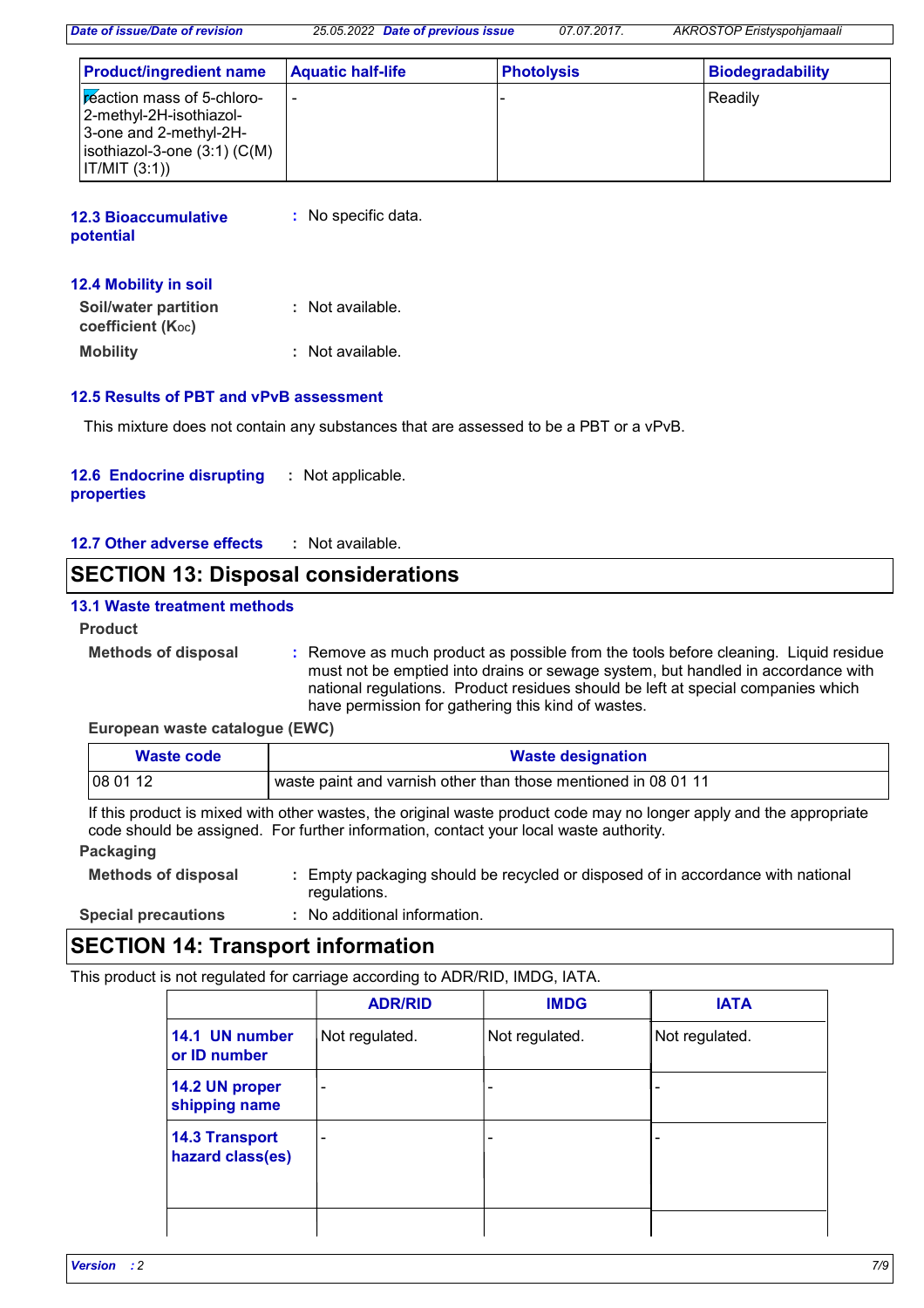| 14.4 Packing<br>group                   | $\overline{\phantom{0}}$ | -    | -    |
|-----------------------------------------|--------------------------|------|------|
| 14.5<br><b>Environmental</b><br>hazards | No.                      | 'No. | 'No. |

#### **14.6 Special precautions for Transport within user's premises:** always transport in closed containers that are **: user** upright and secure. Ensure that persons transporting the product know what to do in the event of an accident or spillage.

| 14.7 Maritime transport in | : Not available. |
|----------------------------|------------------|
| bulk according to IMO      |                  |
| <b>instruments</b>         |                  |

### **SECTION 15: Regulatory information**

**15.1 Safety, health and environmental regulations/legislation specific for the substance or mixture**

| EU Regulation (EC) No. 1907/2006 (REACH)<br><b>Other EU regulations</b> |                                                                                                 |
|-------------------------------------------------------------------------|-------------------------------------------------------------------------------------------------|
| <b>Europe inventory</b>                                                 | : Not determined.                                                                               |
| <b>Persistent Organic Pollutants</b><br>Not listed.                     |                                                                                                 |
| <b>VOC Directive</b>                                                    | : This product is in scope of Directive 2004/42/CE.                                             |
| <b>15.2 Chemical Safety</b><br>Assessment                               | : This product contains substances for which Chemical Safety Assessments are still<br>required. |
|                                                                         |                                                                                                 |

# **SECTION 16: Other information**

 $\nabla$  Indicates information that has changed from previously issued version.

| <b>Abbreviations and</b> | $:$ ATE = Acute Toxicity Estimate                                             |
|--------------------------|-------------------------------------------------------------------------------|
| acronyms                 | CLP = Classification, Labelling and Packaging Regulation [Regulation (EC) No. |
|                          | 1272/2008]                                                                    |
|                          | DMEL = Derived Minimal Effect Level                                           |
|                          | DNEL = Derived No Effect Level                                                |
|                          | EUH statement = CLP-specific Hazard statement                                 |
|                          | PBT = Persistent, Bioaccumulative and Toxic                                   |
|                          | PNEC = Predicted No Effect Concentration                                      |
|                          | <b>RRN = REACH Registration Number</b>                                        |
|                          | vPvB = Very Persistent and Very Bioaccumulative                               |
|                          |                                                                               |

**Procedure used to derive the classification according to Regulation (EC) No. 1272/2008 [CLP/GHS]**

### **Classification Justification**

Not classified.

| <b>Full text of abbreviated H</b> | $\frac{1}{2}$ $H_3$ 01 | Toxic if swallowed.                                   |
|-----------------------------------|------------------------|-------------------------------------------------------|
| <b>statements</b>                 | H302                   | Harmful if swallowed.                                 |
|                                   | H310                   | Fatal in contact with skin.                           |
|                                   | H330                   | Fatal if inhaled.                                     |
|                                   | H314                   | Causes severe skin burns and eye damage.              |
|                                   | H318                   | Causes serious eye damage.                            |
|                                   | H315                   | Causes skin irritation.                               |
|                                   | H317                   | May cause an allergic skin reaction.                  |
|                                   | H400                   | Very toxic to aquatic life.                           |
|                                   | H410                   | Very toxic to aquatic life with long lasting effects. |
|                                   | H411                   | Toxic to aquatic life with long lasting effects.      |
|                                   |                        | EUH071 Corrosive to the respiratory tract.            |